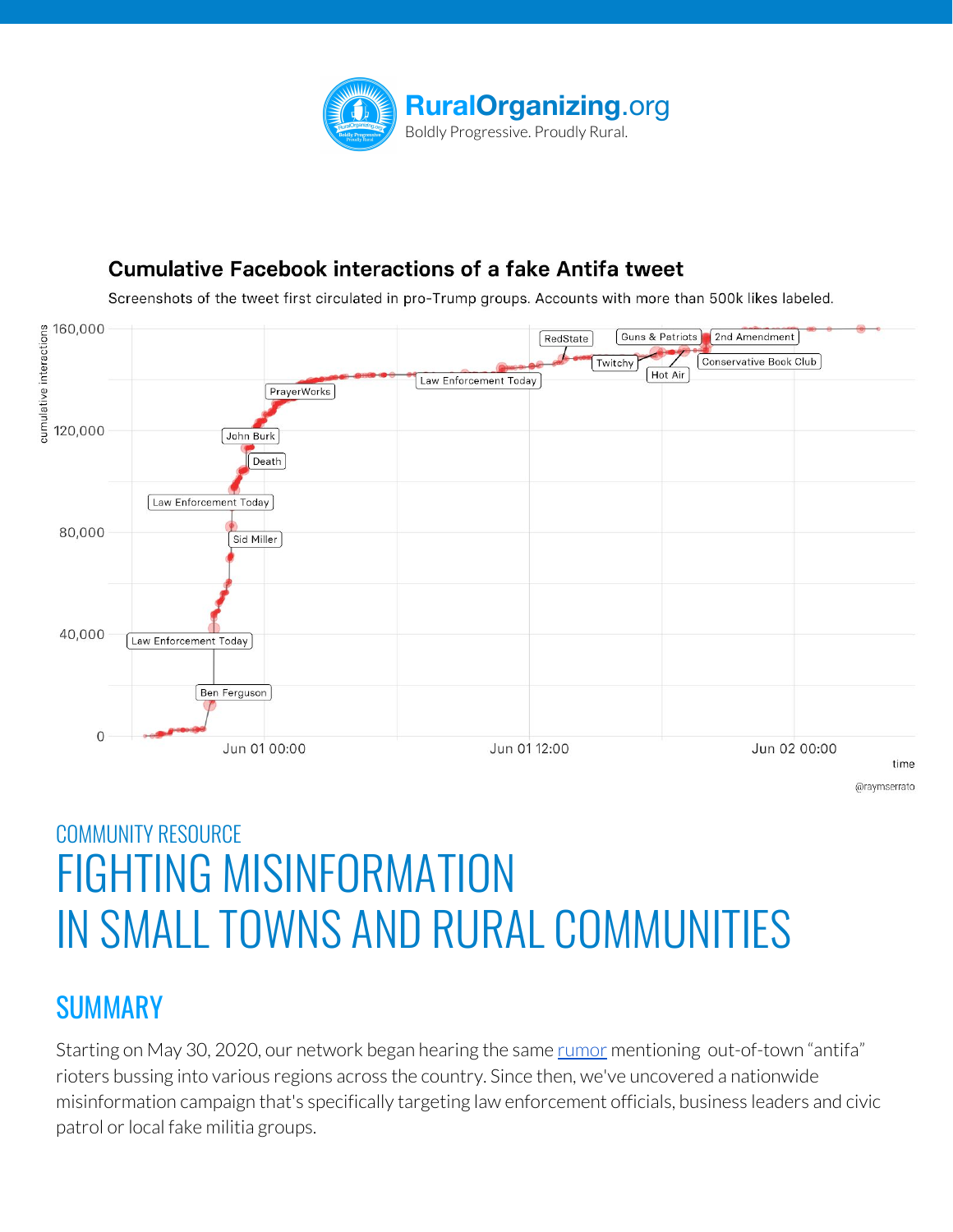# **OVERVIEW**

Does [this](https://www.argusleader.com/story/news/2020/06/01/sioux-falls-police-chief-fargo-busses-protests/5310672002/) sound familiar?

### *"We're being told that buses are en route from [out of town] for today's march downtown, businesses- please bring in any furniture,signs, etc. that could possibly be thrown through windows. Let's keep our city safe and peaceful!"*

If so, then it's likely that your community has been targeted by an active white nationalist online misinformation campaign. Using Facebook and other social media outlets, white nationalists are [working](https://www.nbcnews.com/tech/security/twitter-takes-down-washington-protest-disinformation-bot-behavior-n1221456) guickly to disrupt the [progress](https://www.nbcnews.com/tech/security/twitter-takes-down-washington-protest-disinformation-bot-behavior-n1221456) of racial justice in the wake of the murders of Ahmaud Arbery, Breonna Taylor, and George Floyd.

# HOW THE CAMPAIGN WORKS

Through intelligence gained by civic leaders in our network and reports from national media outlets, it appears that white nationalists are using a combination of online misinformation tactics and their ["flyering"](https://www.splcenter.org/news/2020/03/18/spotlight-tactics-flurry-flyering-2019) street [teams](https://www.splcenter.org/news/2020/03/18/spotlight-tactics-flurry-flyering-2019) to create a sense of panic and possibly incite violence between supporters of the Black Lives Matter movement, right wing fake militia groups, and local law enforcement.

On June 1, NBC NEWS [reported](https://www.nbcnews.com/tech/security/twitter-takes-down-washington-protest-disinformation-bot-behavior-n1221456) that a Twitter account claiming to belong to a national "antifa" organization was linked to the white nationalist group Identity Evropa (Recently rebranded as the American Identity Movement). The account was spread violent rhetoric related to ongoing Black Lives Matter protests. The fake "antifa" tweets quickly found their way onto Trump Jr.'s instagram page where he wrote: "Absolutely insane. Just remember what ANTIFA really is. A Terrorist Organization! They're not even pretending anymore." His post was liked 96,000 times.

Shortly after, [rumors](https://www.sacbee.com/news/article243186451.html) began circulating on Facebook and Nextdoor that buses filled with thousands of antifa and other outside agitators were on their way to loot communities outside major metropolitan areas. Many of the posts featured a screenshot of a tweet by a fake antifa Twitter account.

Based on reports from civic leaders in the RuralOrganizing.org network, individuals with connections to white nationalist organizations like **[Patriot](https://www.splcenter.org/fighting-hate/extremist-files/group/patriot-front) Front** and [Identity](https://www.splcenter.org/fighting-hate/extremist-files/group/identity-evropaamerican-identity-movement) Evropa were caught on camera handing out false information to community leaders claiming they had intelligence that supporters of the Black Lives Matter movement were planning to commit violence.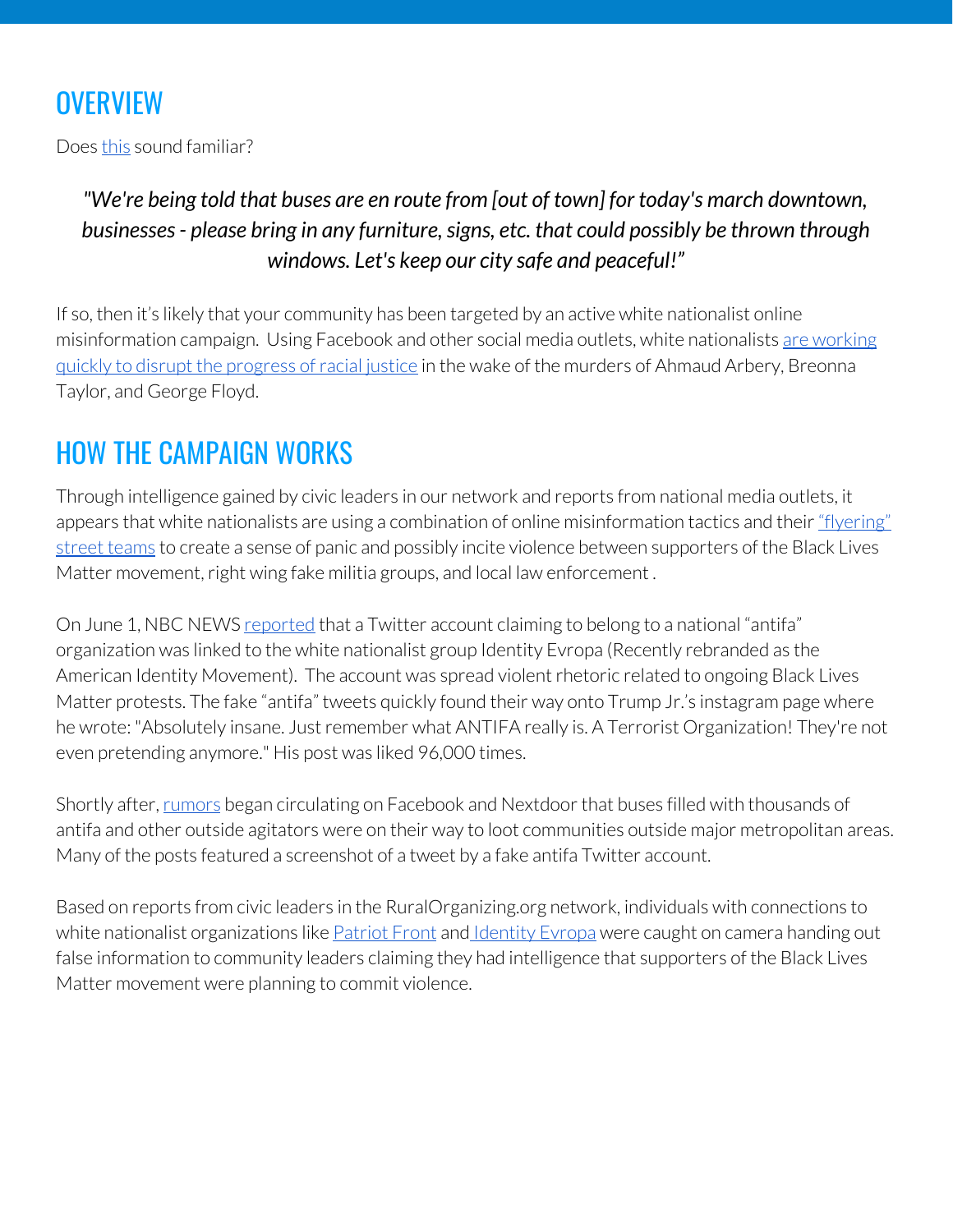# WHO IS BEHIND THIS CAMPAIGN?

Ray Serrato, an independent disinformation researcher, first [tracked](https://twitter.com/raymserrato/status/1267783640861245440) the viral spread of this misinformation campaign to a tweet from an white nationalist-run fake Twitter account named @ANTIFA\_US. The tweet [went](https://www.nbcnews.com/tech/security/twitter-takes-down-washington-protest-disinformation-bot-behavior-n1221456) viral on the night of Sunday, May 31st.

"Tonight's the night, Comrades," with a brown raised fist emoji and "Tonight we say 'F--- The City' and we move into the residential areas... the white hoods.... and we take what's ours …" the Tweetread. This rumor that an "antifa" mob was coming to loot white neighborhoods quickly spread through screenshots on Facebook, Nextdoor, Instagram, and text messages.

Investigators quickly found that the @ANTIFA\_US Twitter account was created by the white nationlist group Identity Evropa (aka American Identity [Movement\)](https://www.splcenter.org/fighting-hate/extremist-files/group/identity-evropaamerican-identity-movement).

Additionally, on June 5, Facebook removed nearly 200 social media accounts linked to white [supremacy](https://apnews.com/91c1868557ba6e88e32b2607b26724d6) [groups](https://apnews.com/91c1868557ba6e88e32b2607b26724d6) that planned to encourage members to attend protests over police killings of black people — in some cases with weapons, company officials said Friday.

The accounts were tied to the [Proud](https://www.splcenter.org/fighting-hate/extremist-files/group/proud-boys) Boys and the [American](https://www.adl.org/blog/behind-the-american-guard-hardcore-white-supremacists) Guard, two hate groups already banned on the platform. Officials were already monitoring the accounts in preparation for removing them when they saw posts attempting to exploit the ongoing protests prompted by the police murder of George Floyd in Minneapolis.

In addition to their online campaigning, groups like the Patriot Front and Identity Evropa/American Identity Movement are known for their offline disruption and hateful instigation. In 2019, the [American](https://www.splcenter.org/fighting-hate/extremist-files/group/identity-evropaamerican-identity-movement) Identity [Movement](https://www.splcenter.org/fighting-hate/extremist-files/group/identity-evropaamerican-identity-movement) and the [Patriot](https://www.splcenter.org/fighting-hate/extremist-files/group/patriot-front) Front (another white nationalist hate group), ramped up their efforts posting hateful and [provocative](https://www.splcenter.org/news/2020/03/18/spotlight-tactics-flurry-flyering-2019) flyers in public spaces and college campuses across the country.

Already, we are seeing flyering and stickering efforts from [Patriot](https://www.splcenter.org/fighting-hate/extremist-files/group/patriot-front) Front coincide with online misinformation, and threatening physical counter demonstrations by armed members of the [Proud](https://www.splcenter.org/fighting-hate/extremist-files/group/proud-boys) Boys, the [American](https://www.adl.org/blog/behind-the-american-guard-hardcore-white-supremacists) Guard, and the highly dangerous ["Boogaloo"](https://www.splcenter.org/hatewatch/2020/06/05/boogaloo-started-racist-meme) movement.

For example, on June 9, police in Brookings, South Dakota tracked elements of this [misinformation](https://www.keloland.com/news/white-supremacists-spread-fear-and-propaganda-in-brookings-protest/?fbclid=IwAR2QfZUqisZ9lLQl23a9KjMmopy-QFoszaDpRc5DmH9pkBZzfeTqMXO_cWs) campaign to members of a white [supremacist](https://www.keloland.com/news/white-supremacists-spread-fear-and-propaganda-in-brookings-protest/?fbclid=IwAR2QfZUqisZ9lLQl23a9KjMmopy-QFoszaDpRc5DmH9pkBZzfeTqMXO_cWs) group known as Patriot Front. Brookings police say members of the hate group, Patriot Front, placed stickers on sign posts throughout the community last week. Members of the same group are also believed to be behind a letter handed out to Brookings business owners telling them that protest organizers were keeping their plans "secret" to "facilitate acts ofrioting." The unsigned letter also recommended boarding up windows and putting signs like "minority owned" on them.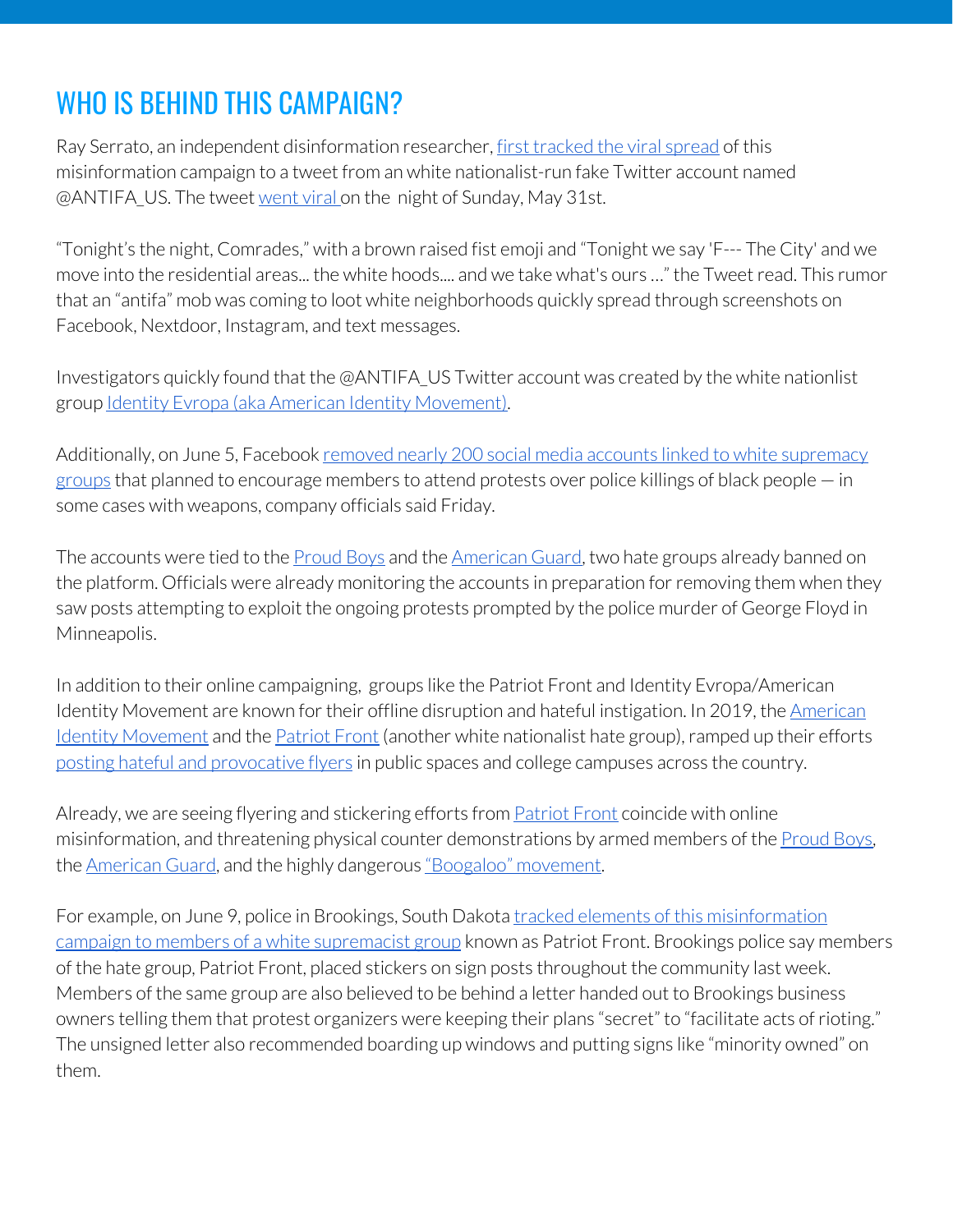# WHAT IS THE PURPOSE OF THIS CAMPAIGN?

# UNDERMINE PUBLIC SUPPORT FOR BLACK LIVES MATTER

According to the New York Times, public opinion on race and criminal justice issues has been steadily moving left since the first protests ignited over the fatal shootings of Trayvon Martin and Michael Brown.

Since the murder of George Floyd by Minneapolis Police on May 25, public opinion on race, criminal justice and the Black Lives Matter movement increased by nearly as much as it had over the previous two years, according to data from Civigs, an online survey research firm. By a 28-point margin, Civigs finds that a majority of Americans support the movement, up from a 17-point margin before the mostrecent wave of protests began.

Public support for the Black Lives Matter agenda and leadership is a direct threat to organizations who promote a white supremacist world view and this misinformation campaign appears to be an attempt to reduce public support for Black Lives Matter protesters.

### CIVIC "SWATTING"

Based on information provided through the RuralOrganizing.org [national](https://www.nbcnews.com/tech/tech-news/antifa-rumors-spread-local-social-media-no-evidence-n1222486) network and national media [reports](https://www.nbcnews.com/tech/tech-news/antifa-rumors-spread-local-social-media-no-evidence-n1222486), the groups and individuals behind this misinformation effort are attempting to generate fear and violence among residents prior to Black Lives Matter rallies.

Their tactics blame a specific person or group using false threats of violence with the intention of eliciting an armed response from law enforcement, militia groups, often heavily armed individuals. [Tactics](https://www.911.gov/pdf/National_911_Program_Public_Safety_Information_Swatting_2015.pdf) such as these are known to law [enforcement](https://www.911.gov/pdf/National_911_Program_Public_Safety_Information_Swatting_2015.pdf) as "Swatting," referring to SWAT teams showing up at the houses of those targeted.

Police are trained to deal with this form of misinformation, and we found it helpful to describe the far right's online misinformation as this a form of Swatting—helping them understand that not only are peaceful protesters being targeted, but that local law enforcement is also a target for manipulation.

# ESTABLISH A FEAR-BASED ELECTION YEAR NARRATIVE

Though the frequency of protests has started to slow since the first week of June, and the coinciding misinformation campaigns to disrupt Black Lives Matter demonstrations has followed suit, we are seeing a shift in the Right's political narrative. The emerging narrative leverages white fear of looting and unrest to create racial divisions that benefits Trump and his far-right candidate block while hobbling support forthe Black Lives Matter movement.

The Right is using the spectre of Antifa and racist images of Black protesters to scare white people into rallying around racist candidates who promise violent responses to the Black Lives Matter movement, particularly targeting people of color. Our friends at America's Voice outlined this emerging narrative [here.](https://americasvoice.org/press_releases/trump-plans-to-run-on-crime-china-and-immigration-making-2020-something-of-a-referendum-on-racism-and-xenophobia/)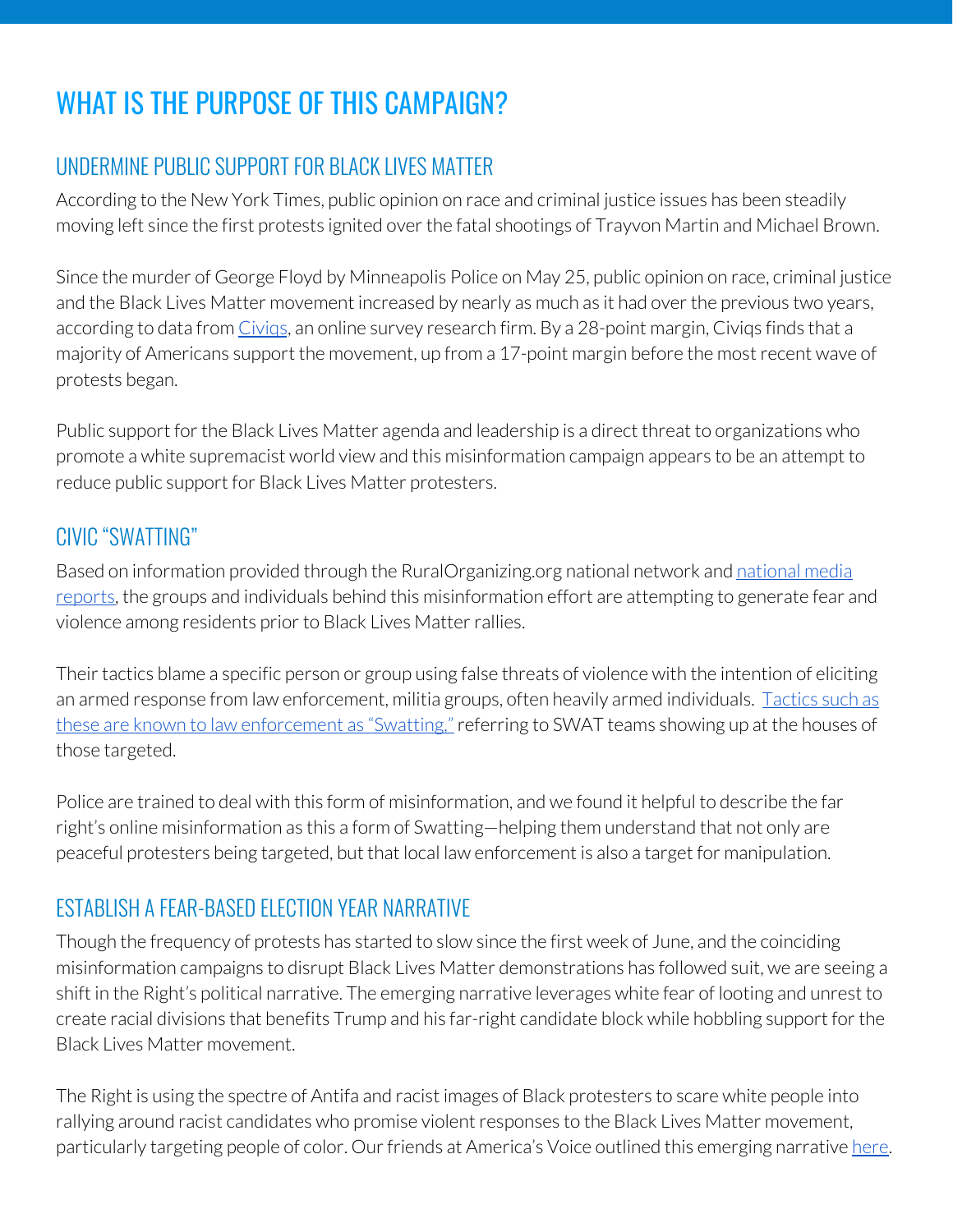# HOW CAN COMMUNITIES RESPOND?

### RUMORS TO WATCH

We can't track every false narrative floating churning through small town rumor mills, but here are a few threads that should catch your attention:

- Any mentions of "antifa"
- Buses coming from out of town
- Looters targeting businesses and malls
- Any warning about protests and/org looting in neighborhoods
- Warnings for businesses and neighbors about looting/protest
- Advice about closing down businesses and bearing arms to prevent looting
- Any other warnings that encourage preparation for potential violence or destruction of property

The truth is, it's well [documented](https://www.npr.org/2020/06/09/873278314/no-sign-of-antifa-so-far-in-justice-department-cases-brought-over-unrest) that Antifa is not showing up in the places where these rumors are spreading and where unrest has occurred. Again and again, it's been [confirmed](https://apnews.com/20b9b86dba5c480bad759a3bd34cd875) that the overwhelming majority of those arrested in protests across the nation are local residents. No, Antifa is not coming. Yes, your hometown actually does believe that Black Lives Matter and that racist policing needs to end now.

#### RECORD THE CONTENT

If you come across content that appears to be inflammatory or could potentially insight fear, immediately screenshot it in a manner that includes the time, date, and sender.

After documenting the harmful content, there are two places to report these rumors; first, report to local law enforcement, and second, report to the social media company.

### CONTACT THE POLICE

Police are trained to deal with ["Swatting"—](https://en.wikipedia.org/wiki/Swatting#:~:text=Swatting%20has%20origins%20in%20prank,locations%20spawned%20the%20term%20swatting.)fake 911 calls designed to instigate violent police response at an unsuspecting victim under false pretenses. Law enforcement understands that this is done through their emergency response systems and 911 dispatchers, and they also understand that this tactic poses a serious risk to community safety.

Law enforcement needs to understand that the same type of response can now be targeted and triggered through social media in the local rumor mill.

Call your local law enforcement office as quickly as possible to notify authorities of the threat and be prepared to share the information that you've collected about the post. This step should be coupled with reporting the content directly on the social platform you are using.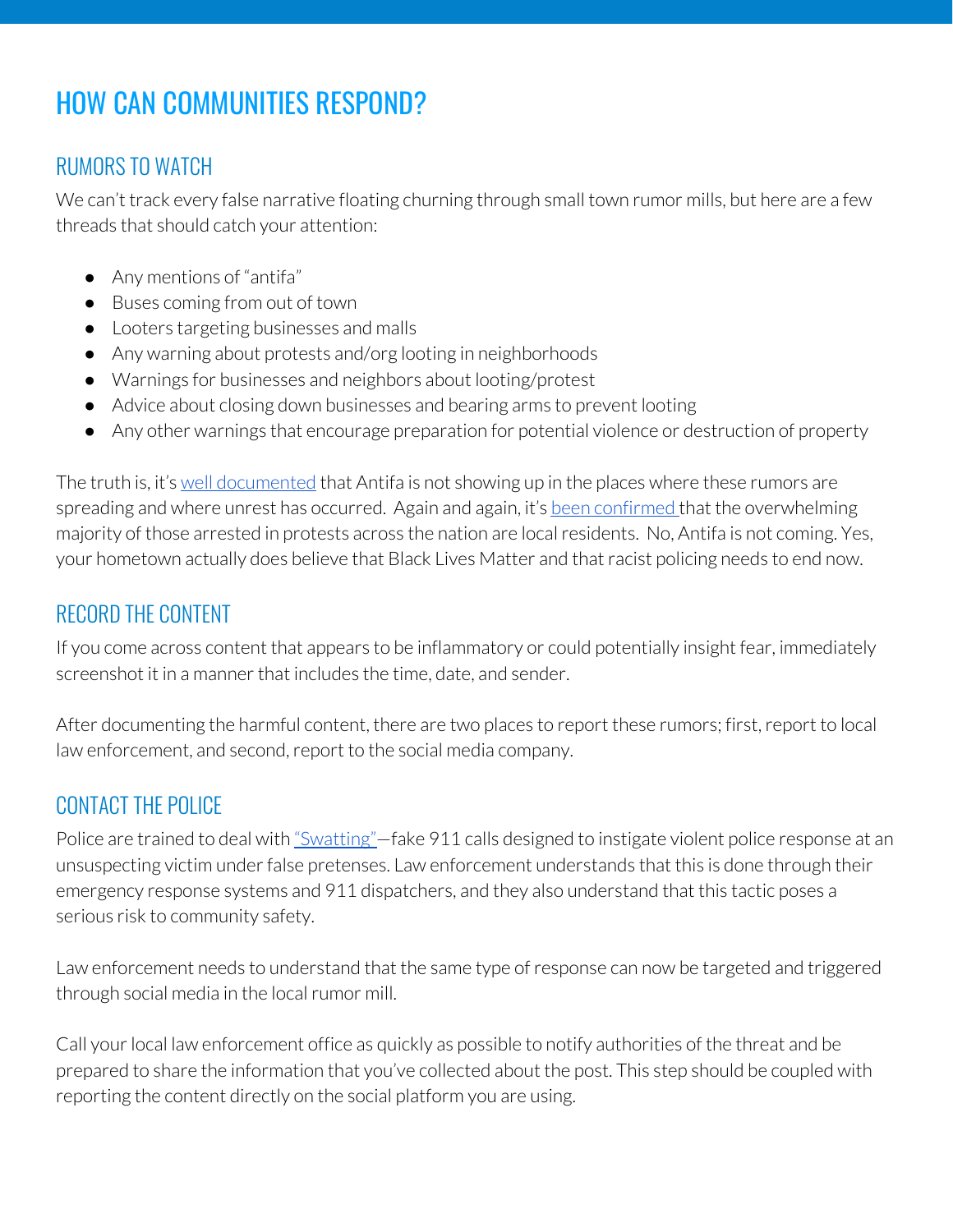It is entirely possible that the content may be reposted by a friend or community member who has just fallen prey to the far right's campaign. Reporting a post that someone is reposting accidentally won't result in that person getting prosecuted—it is just important that the false claims circulating get documented and reported to local law enforcement as quickly as possible so they can get to work mitigating threats and working to stop the spread of misinformation targeting their officers. Do not call 911 unless you believe there is a life threatening emergency.

### NOTIFY SOCIAL MEDIA COMPANIES

In addition to reporting to local law enforcement, report social media rumors directly to the company. Here are step-by-step guides about how to report harmful and/or fraudulent content on **[Facebook](https://www.facebook.com/help/181495968648557)**, [Twitter,](https://help.twitter.com/en/rules-and-policies/twitter-report-violation) [Instagram,](https://help.instagram.com/165828726894770) and [NextDoor](https://help.nextdoor.com/s/article/How-to-report-content?language=en_US).

According to the Center for Countering Digital Hate's Don't Feed the Trolls [Guide,](https://252f2edd-1c8b-49f5-9bb2-cb57bb47e4ba.filesusr.com/ugd/f4d9b9_ce178075e9654b719ec2b4815290f00f.pdf) "These platforms will often prioritise complaints coming from public figures. If the content is potentially criminal, then keep a record and seek advice on whether and how to report it to the police or to discuss it with a defamation lawyer."

# CALMLY SPREAD THE TRUTH AND EXPOSE THE STRATEGY

Additionally, when engaging this content to combat misinformation, it is crucial that you never repost rumors without definitively stating that the information contained in the rumors are false. Anything but a firm response plays right into the hand of online trolls.

If you are going to engage in rapidly countering the spread of misinformation, consider what community leaders have followings online who would be able strategically amplify your message about the truth. A local elected official joining you in posting to debunk rumors might get more reach in your community than you and a couple friends.

#### **TRACE THE POSTS**

By reaching out to individuals who have posted the rumors through direct messages, phone calls, and emails (Do not comment on the post itself or you risk "Signal Boosting" the post), work to identify the source of the rumor posts in your community.

It may not be possible to identify the local source, but it is worth spending some time working to see if you can identify any posters who have other suspicious content on their pages. Here is a [database](https://www.adl.org/hate-symbols) of known hate [symbols](https://www.adl.org/hate-symbols) compiled by the Anti-Defamation League. Other resources for identifying hate symbols are listed under"Additional Resources" at the end of this document.

#### **DON'T ACCIDENTLY "SIGNAL BOOST" THE MESSAGE**

Trolls want you to engage with their content to raise visibility of their propaganda. Our aim is, instead, to reduce harm to you and others. "Signal Boosting" refers to the increased reach of social media content that results from users resharing content again and again, which in turn prompts the platform's algorithm to be more likely to display the content in people's feeds.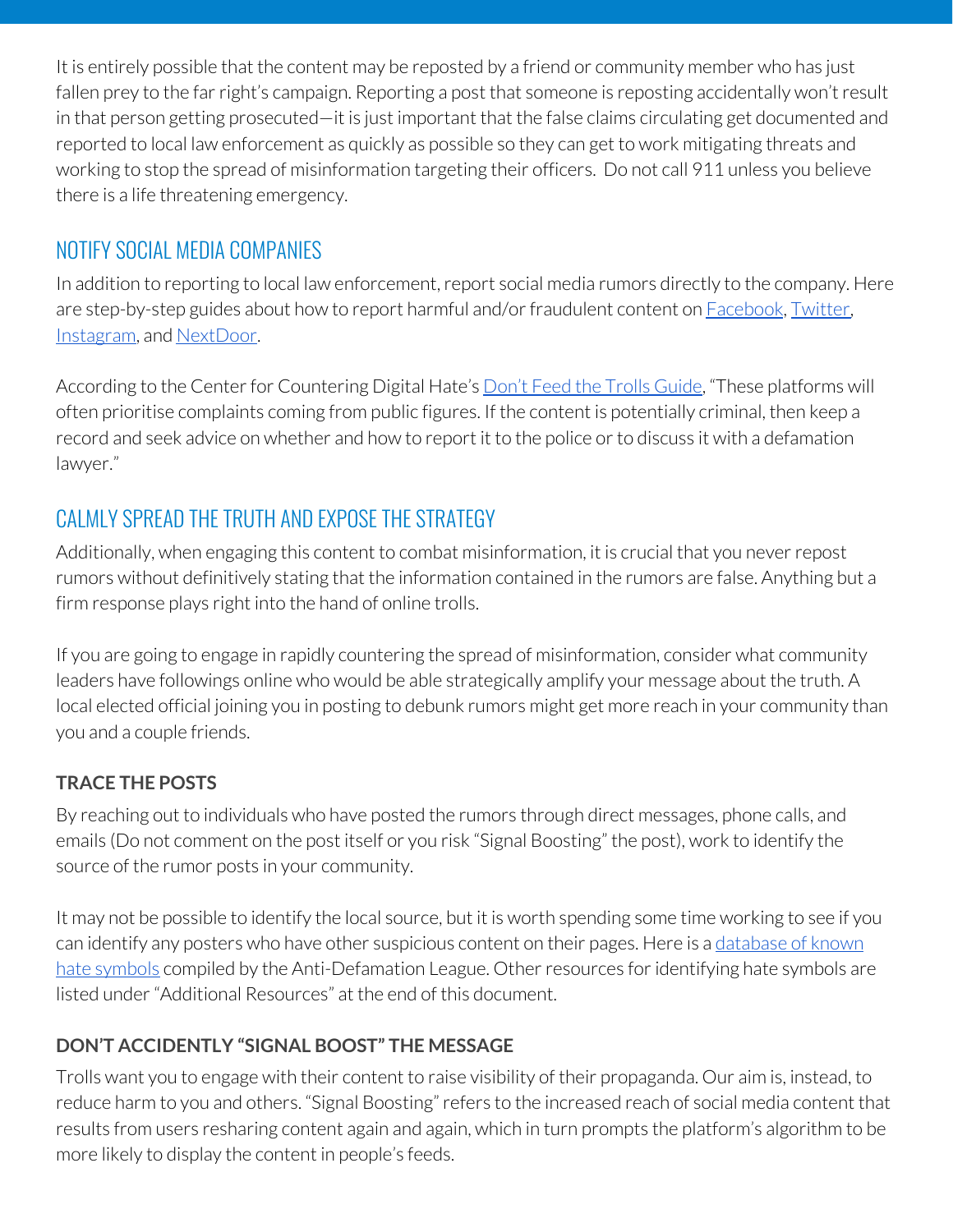The far right benefits when misinformation in social media content is shared again and again, regardless of your intentions about debunking rumors as you share posts, react to posts, and comment on posts with misinformation. Each of those actions—commenting, sharing, and reacting to a misinformation post—will make that post more likely to show up in other people's news feeds.

If you are working to calmly debunk rumors and fight misinformation, you are aiming to get people who have fallen victim to delete posts from their newsfeeds, and then reach back out to their networks to calmly share what's going on and invite people to help spread the truth.

If you feel that you must share the specific wording of a post, you are better off posting a screenshot than sharing the entire post. This will reduce the notoriety of that content while still getting the word out about what rumors to be on the lookout for.

Again, be clear and thorough in your explanation that this is a misinformation campaign that's targeting your community, and that the best thing that people can do is reach out individually to their networks to debunk rumors and to contact local officials who can take action.

# CONTACT BUSINESS LEADERS

It's also important to ensure that community leaders are made aware of the misinformation campaign. The far right is particularly trying to instill fears about the looting of local businesses to manipulate the cancellation of peaceful protests and incite violence from local law enforcement, fake militia groups, and other outside agitators. This particularly endangers the safety of people of color in the community.

Here are a few important local contacts that you should consider reaching out to in order to debunk rumors and expose misinformation. It is imperative that when notifying these entities, you are clear that the rumors are false and that you expose the campaign in its entirety. Failure to be clear and thorough could result in accidentally spreading fear.

- Chamber of commerce
- Local Banks
- Start up groups
- Business development groups
- Local Parks and Public Services

# ORGANIZE LOCAL THE ACTIVIST COMMUNITY TO JOIN YOU

In addition to reporting harmful rumors on your own, recruit allies in the local activist community to join you in educating community leaders, contacting authorities, and tracing the source of misinformation. Tell them to keep an eye out for suspicious activity and to screenshot rumors they are seeing in their networks. Pool screenshots and collaboratively trace digital content.